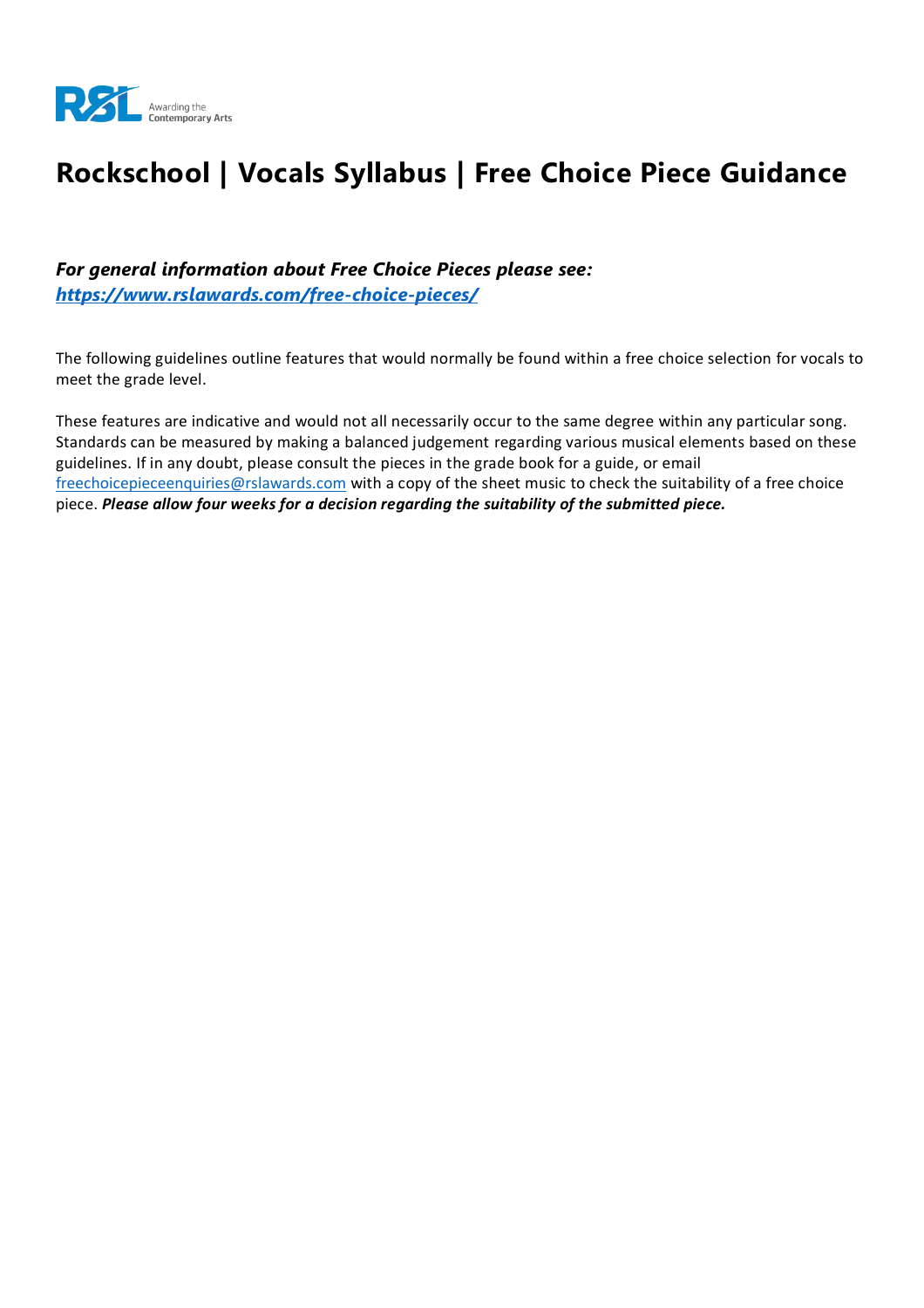| <b>Duration</b>              | $1 - 3$ mins                                                                                                                                                                                                 |
|------------------------------|--------------------------------------------------------------------------------------------------------------------------------------------------------------------------------------------------------------|
| <b>Performance elements</b>  | The song should enable the candidate to demonstrate<br>• consistent / maintained tone<br>• solid chest voice<br>The song should cover a range of at least a 5th<br>Intervallic motion may be mostly stepwise |
| <b>Expressive techniques</b> | The song should include some simple phrasing                                                                                                                                                                 |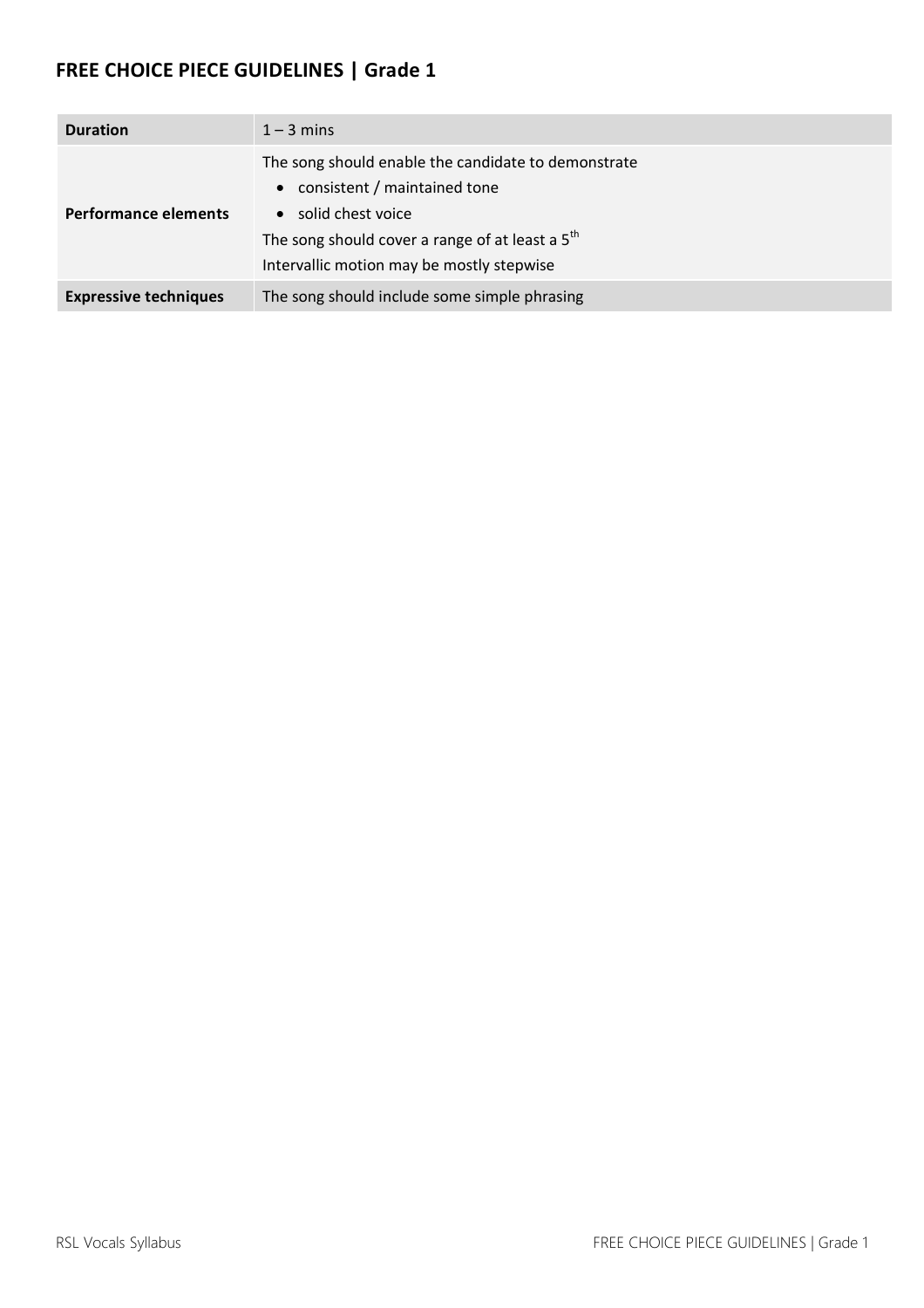| <b>Duration</b>              | $1 - 3$ mins                                                                                                                                                                                                                                           |
|------------------------------|--------------------------------------------------------------------------------------------------------------------------------------------------------------------------------------------------------------------------------------------------------|
| <b>Performance elements</b>  | The song should enable the candidate to demonstrate<br>• consistent / maintained tone with some colouring and variation<br>• solid chest voice<br>The song should cover a range of at least an octave<br>The song should include intervals up to a 3rd |
| <b>Expressive techniques</b> | The song should enable the candidate to demonstrate<br>some personalisation of phrasing<br>dynamic changes                                                                                                                                             |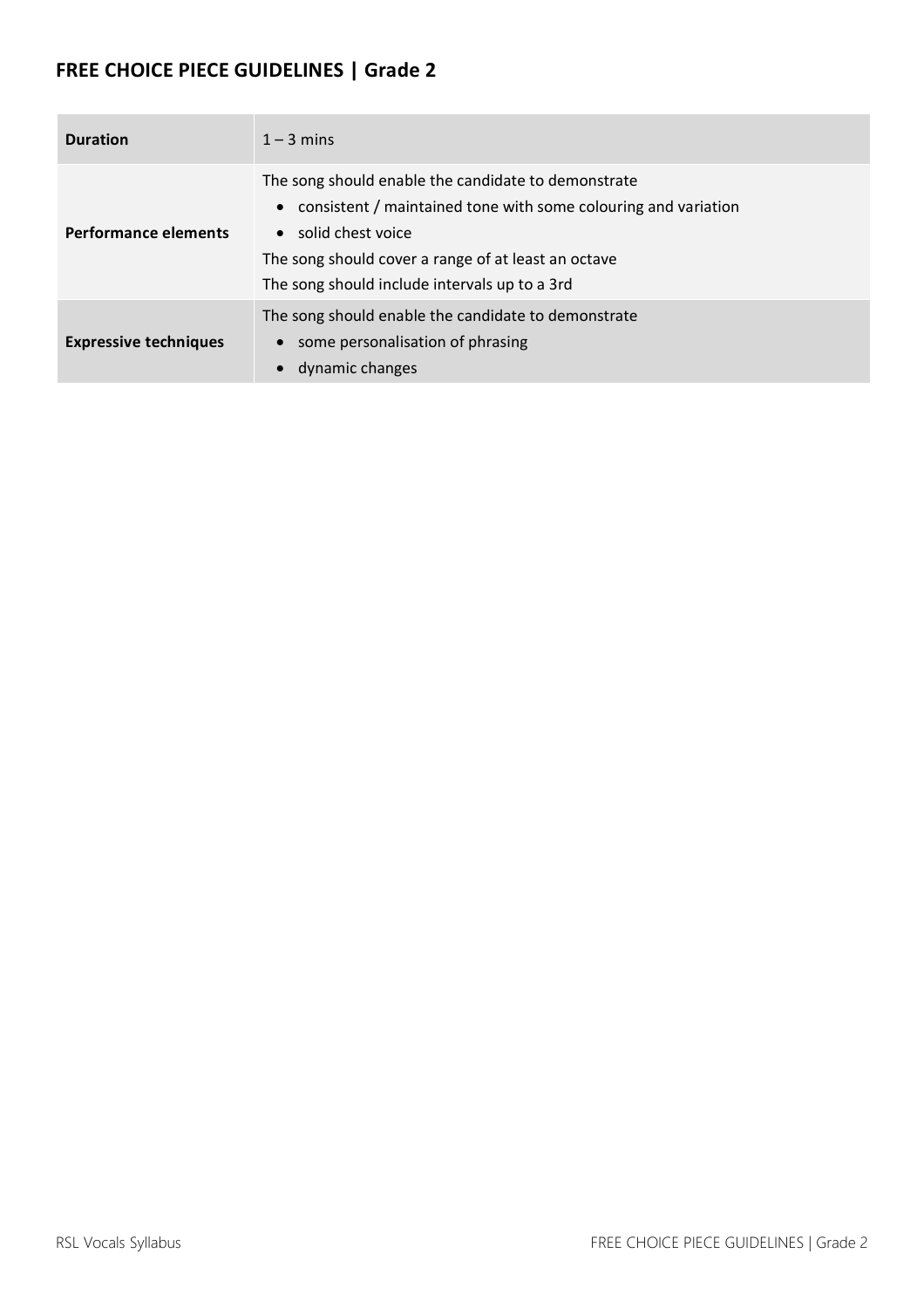| <b>Duration</b>              | 1 min 30 secs $-$ 4 mins                                                                                                                                                                                                                                                                             |
|------------------------------|------------------------------------------------------------------------------------------------------------------------------------------------------------------------------------------------------------------------------------------------------------------------------------------------------|
| <b>Performance elements</b>  | The song should enable the candidate to demonstrate<br>• consistent tone with some colouring and variation<br>solid chest voice<br>$\bullet$ head voice<br>• consistency of register changes<br>The song should cover a range of at least an octave<br>The song should include intervals up to a 3rd |
| <b>Expressive techniques</b> | The song should enable the candidate to demonstrate<br>some personalisation of phrasing<br>some dynamic changes including gradual changes<br>some stylistic awareness                                                                                                                                |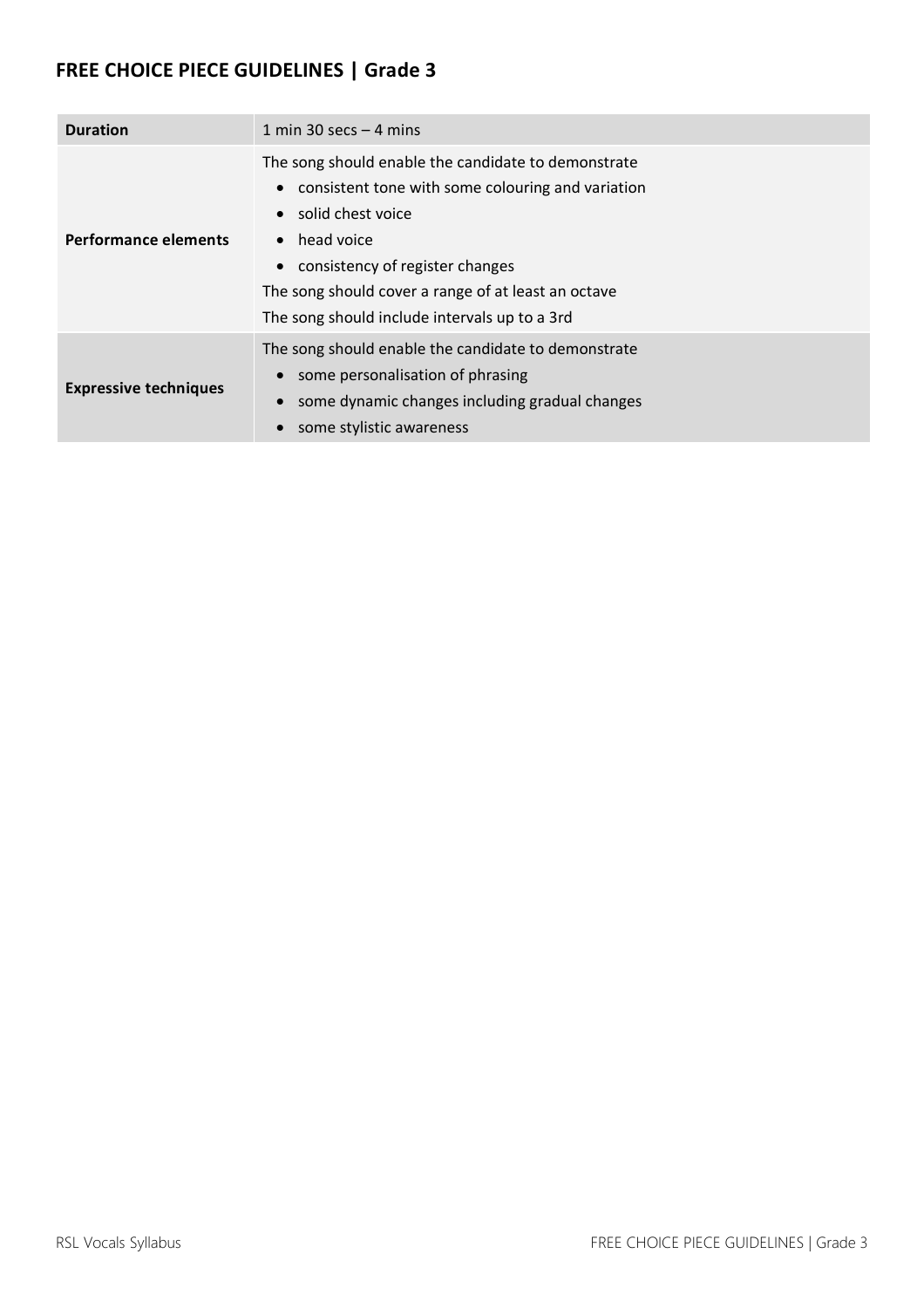| <b>Duration</b>              | $2 - 4$ mins                                                                                                                                                                                                                                                                                                                                      |
|------------------------------|---------------------------------------------------------------------------------------------------------------------------------------------------------------------------------------------------------------------------------------------------------------------------------------------------------------------------------------------------|
| Performance elements         | The song should enable the candidate to demonstrate<br>consistent tone with confident colouring and variation<br>well-controlled chest voice<br>head voice/falsetto<br>fluency of register changes<br>variation and complexity of rhythms<br>The song should cover a range of at least an octave<br>The song should include intervals up to a 4th |
| <b>Expressive techniques</b> | The song should enable the candidate to demonstrate<br>developed phrasing<br>contrasting dynamic colouring<br>stylistic awareness                                                                                                                                                                                                                 |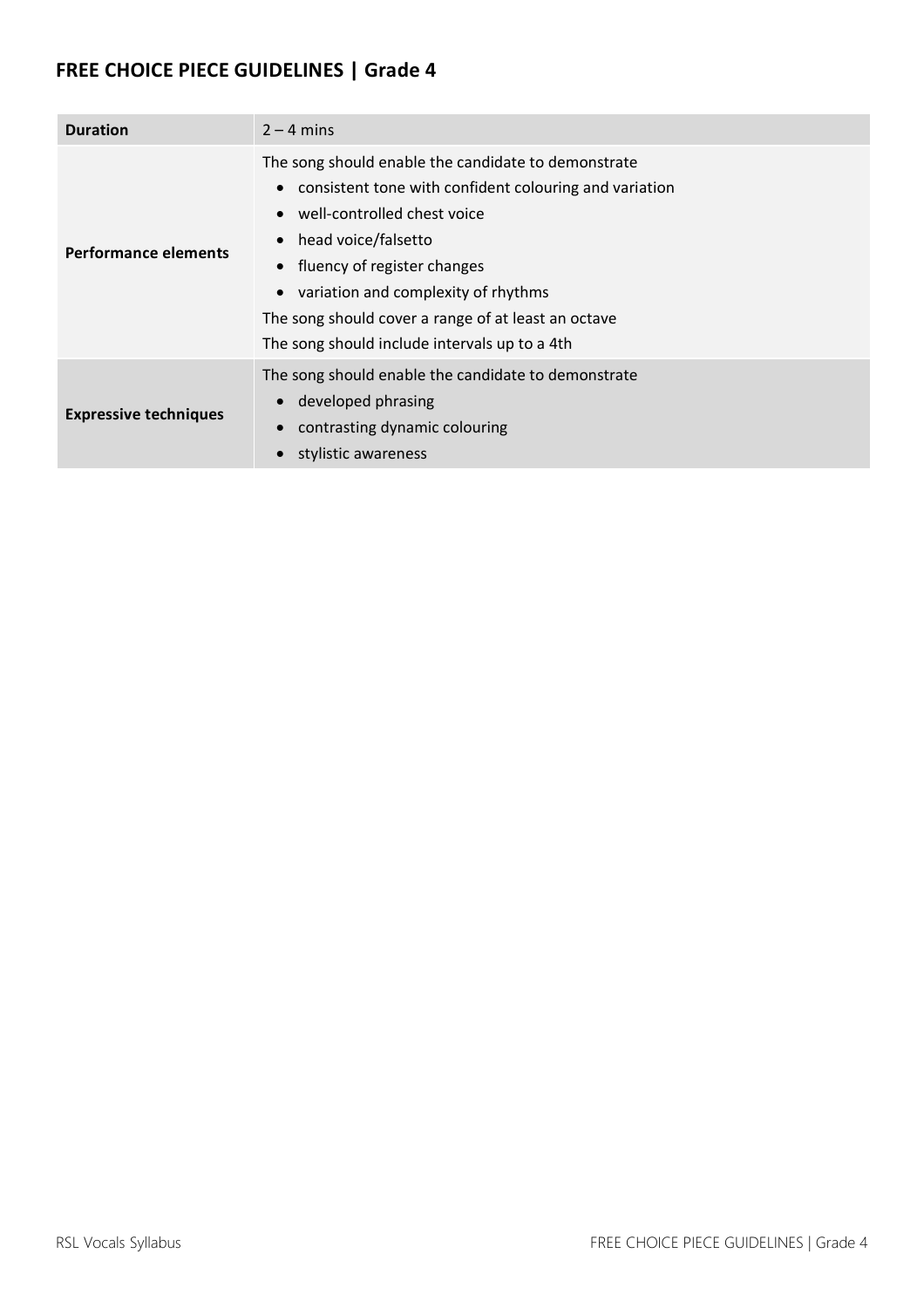| <b>Duration</b>              | $2 - 4$ mins                                                                                                                                                                                                                                                                                                                                                    |
|------------------------------|-----------------------------------------------------------------------------------------------------------------------------------------------------------------------------------------------------------------------------------------------------------------------------------------------------------------------------------------------------------------|
| <b>Performance elements</b>  | The song should enable the candidate to demonstrate<br>consistent and maintained tone<br>well-controlled chest voice<br>head voice/falsetto<br>• fluency of register changes<br>variation and complexity of rhythms<br>good use of diction and articulation<br>The song should cover a range of at least a 9th<br>The song should include intervals up to a 5th |
| <b>Expressive techniques</b> | The song should enable the candidate to demonstrate<br>advanced use of phrasing<br>stylistic and varied dynamic colouring<br>$\bullet$<br>well executed stylistic awareness and technique                                                                                                                                                                       |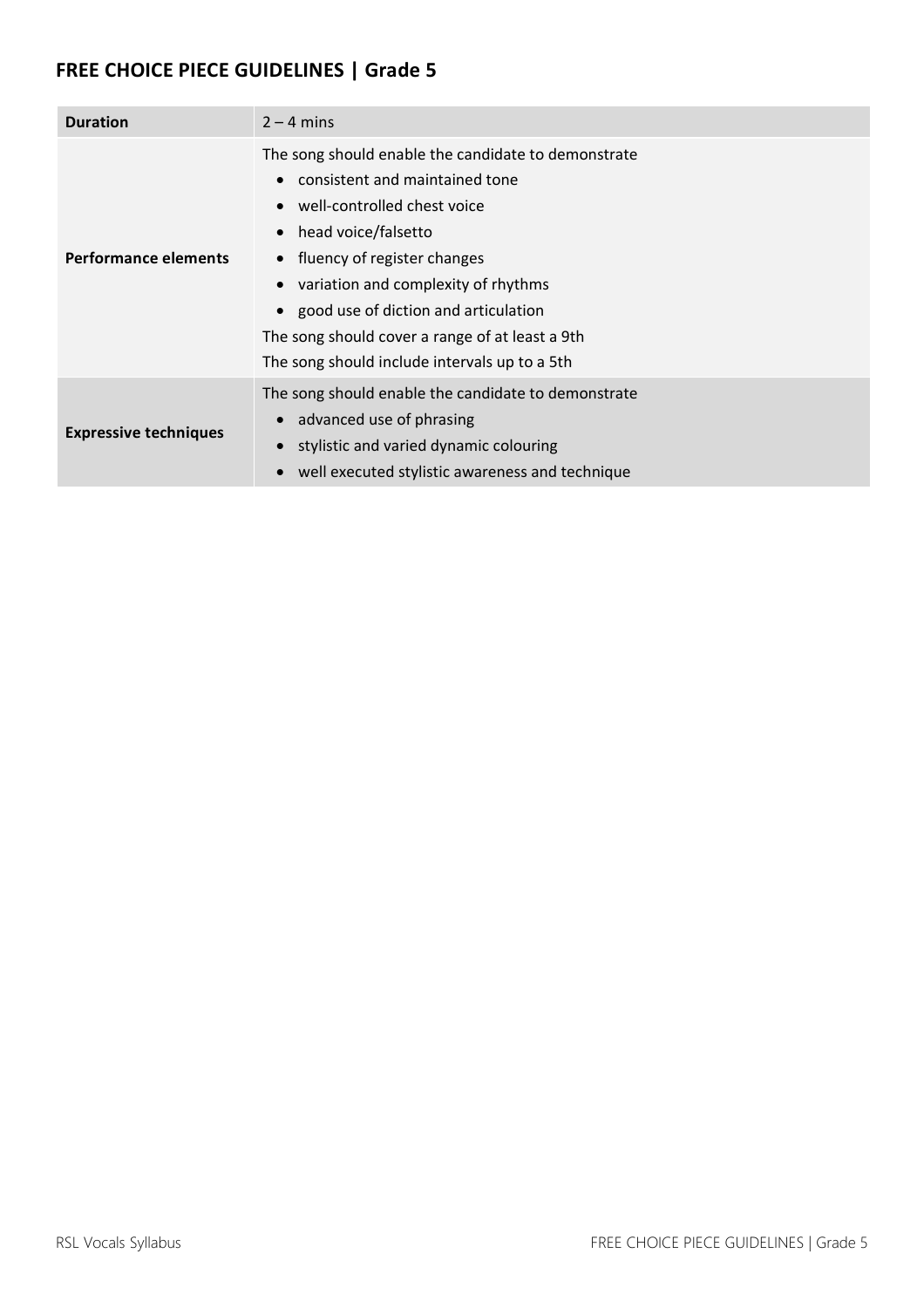| <b>Duration</b>              | 2 min 30 secs $-5$ mins                                                                                                                                                                                                                                                                                                                                |
|------------------------------|--------------------------------------------------------------------------------------------------------------------------------------------------------------------------------------------------------------------------------------------------------------------------------------------------------------------------------------------------------|
| <b>Performance elements</b>  | The song should enable the candidate to demonstrate<br>• well maintained and varied tone across different registers<br>solid chest voice<br>head voice/falsetto<br>variation and complexity of rhythms<br>• good use of diction and articulation<br>The song should cover a range of at least an 11th<br>The song should include intervals up to a 6th |
| <b>Expressive techniques</b> | The song should enable the candidate to demonstrate<br>developed and personal phrasing<br>contrasted dynamic colouring<br>advanced and well executed stylistic awareness and technique                                                                                                                                                                 |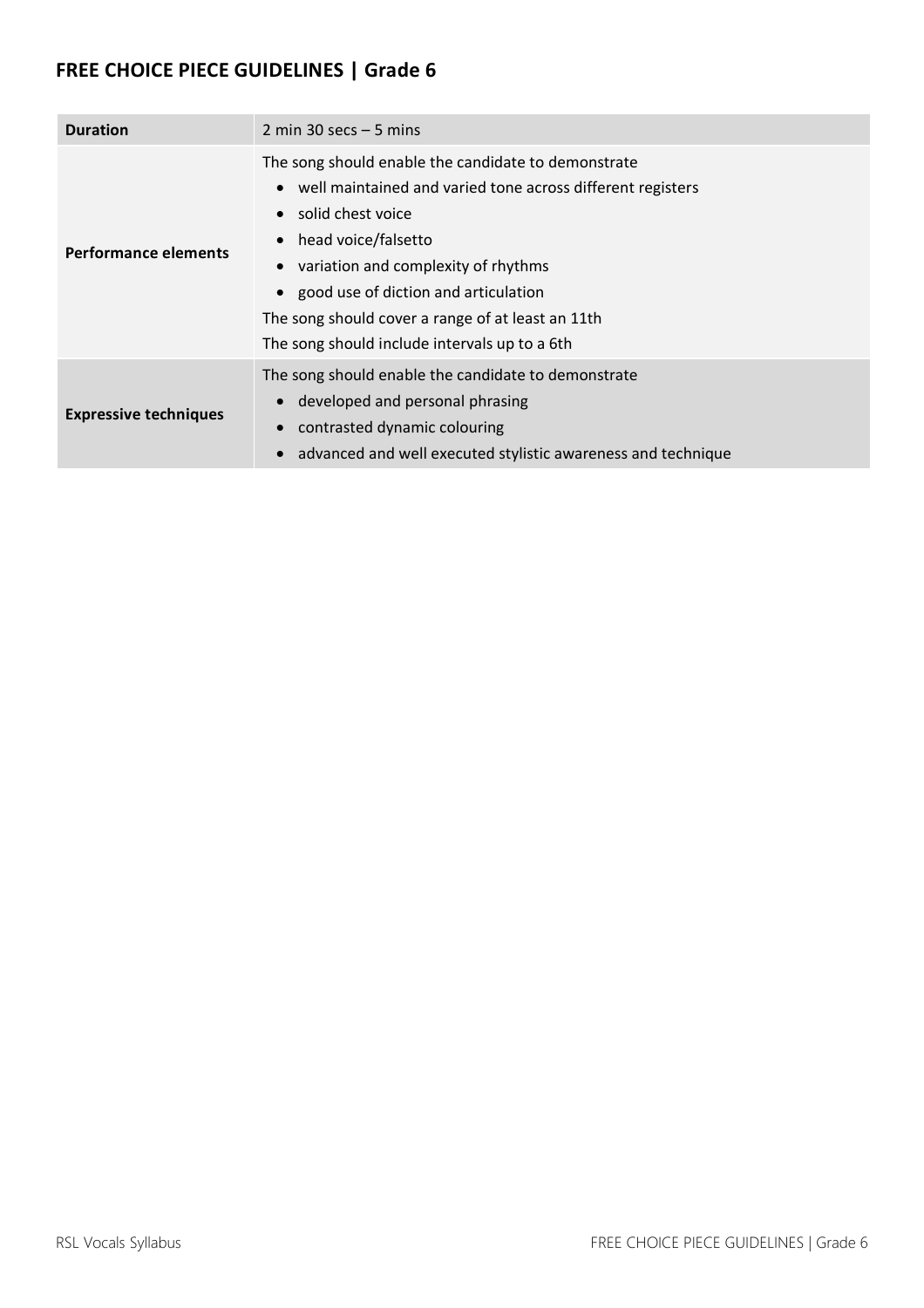| <b>Duration</b>              | 2 mins $30$ secs $-5$ mins                                                                                                                                                                                                                                                                                                                                                                |
|------------------------------|-------------------------------------------------------------------------------------------------------------------------------------------------------------------------------------------------------------------------------------------------------------------------------------------------------------------------------------------------------------------------------------------|
| Performance elements         | The song should enable the candidate to demonstrate<br>well maintained and varied tone across different registers, with very fluent<br>transitions<br>solid chest voice<br>head voice/falsetto<br>variation and complexity of rhythms<br>• good use of diction and articulation<br>The song should cover a range of at least an 11th<br>The song should include intervals up to an octave |
| <b>Expressive techniques</b> | The song should enable the candidate to demonstrate<br>advanced personal phrasing<br>$\bullet$<br>stylistic and varied dynamic colouring<br>advanced and well executed stylistic awareness and technique                                                                                                                                                                                  |